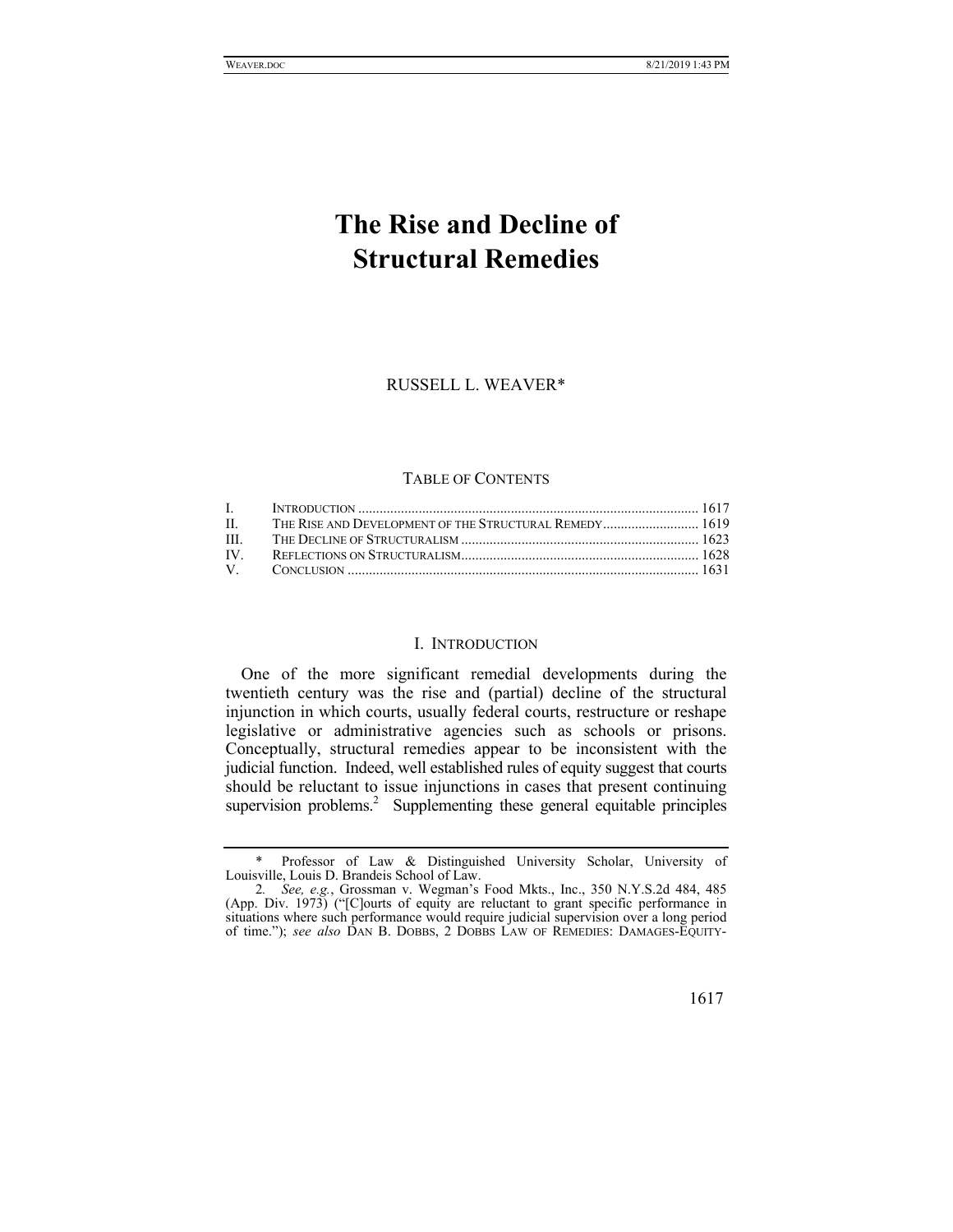are the notions that the federal government should show comity towards the actions of state officials<sup>3</sup> and that judicial power should be separate from legislative and executive power.<sup>4</sup>

Despite these concerns, federal courts have entered structural relief in an extraordinary array of cases that have dramatically reshaped society, directly regulated state governments, and routinely involved courts in issuing orders that involve continuing supervision problems.<sup>5</sup> Indeed, courts have restructured school districts,<sup>6</sup> and regulated the running of prisons,<sup>7</sup> jails,<sup>8</sup> and institutions for the sick<sup>9</sup> and the mentally disabled.<sup>10</sup>

5*. See, e.g.*, Missouri v. Jenkins, 515 U.S. 70, 99 (1995) (holding that while there are no limits to the duration of a court's supervision of a school district, a district court must return the school district to local control as soon as the constitutional violation is remedied); Rufo v. Inmates of Suffolk County Jail, 502 U.S. 367, 380–81 (1992) (containing a discussion of the importance of district courts being able to modify decrees to account for changes in circumstances between the parties); Freeman v. Pitts, 503 U.S. 467, 471 (1992) (holding that a district court may discontinue supervision over some discrete aspects of school administration); Bd. of Educ. v. Dowell, 498 U.S. 237, 248–49 (1991) (describing the constitutional concerns regarding the continuation or termination of injunctive relief in desegregation cases).

6*. See, e.g.*, Dayton Bd. of Educ. v. Brinkman, 443 U.S. 526, 534–35, 542 (1979) (upholding an appellate decision requiring desegregation and reversing the district court's opinion); Columbus Bd. of Educ. v. Penick, 443 U.S. 449, 453–55, 468 (1979) (affirming a district court's enjoining a school district from discriminatory practices and ordering a systemwide desegregation plan); Milliken v. Bradley, 418 U.S. 717, 744–45, 753 (1974) (reversing and remanding to the district court with instructions to hold that all segregation found in Detroit schools be eliminated), *aff'd*, 433 U.S. 267 (1977); Swann v. Charlotte-Mecklenburg Bd. of Educ., 402 U.S. 1, 21 (1971) (explaining, *inter alia*, that district courts should continue to observe school districts to ensure that desegregation orders are followed); Morgan v. McDonough, 540 F.2d 527, 529, 535 (1st Cir. 1976) (affirming a district court's ruling changing a school's leadership in conjunction with a desegregation plan).

7*. See, e.g.*, French v. Owens, 538 F. Supp. 910, 927–28 (S.D. Ind. 1982) (issuing an order that had twenty-two specific provisions regarding the day-to-day management of a prison), *rev'd on other grounds sub nom.* Miller v. French, 530 U.S. 327 (2000); Holt v. Sarver, 309 F. Supp. 362, 383 (E.D. Ark. 1970) (holding that the penitentiary will not be allowed to confine convicts in the future unless conditions improve), *aff'd*, 442 F.2d 304 (8th Cir. 1971).

8*. See, e.g.*, Morgan v. Sproat, 432 F. Supp. 1130, 1140, 1152–54 (S.D. Miss. 1977) (ordering, *inter alia*, that a state institution for delinquent boys was enjoined from a number of specific methods of behavioral control and requiring the institution to submit proposed remedies for a number of deficiencies in its various programs); Rhem v. Malcolm, 432 F. Supp. 769, 770, 788–89 (S.D.N.Y. 1977) (holding that the Manhattan House of Detention may not resume operation until previous court orders are sufficiently complied with).

RESTITUTION 348–53 (2d ed. 1993).

<sup>3</sup>*. See* Younger v. Harris, 401 U.S. 37, 43–44 (1971) (explaining notion of comity as traditional respect for state functions); Colegrove v. Green, 328 U.S. 549, 551– 56 (1946) (refusing to grant requested relief because the issue was a political question for the state).

<sup>4</sup>*. In re* Sawyer, 124 U.S. 200, 210 (1888) (stating that courts of equity should not "invade the domain . . . of the executive and administrative department[s] of the government").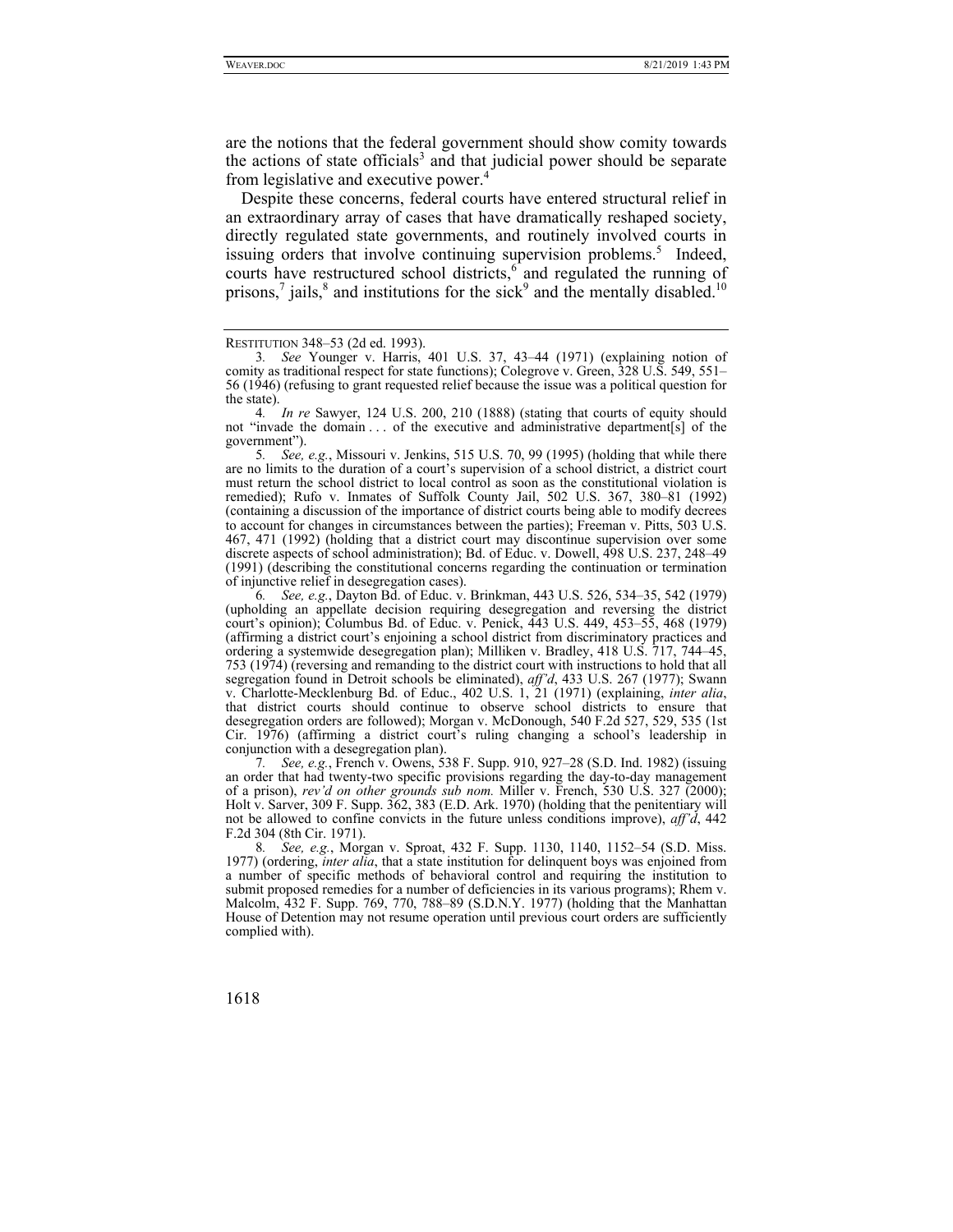Courts have even mandated state apportionment schemes $^{11}$  and reorganized city governments.<sup>12</sup> Understandably, these decrees have generated much controversy.13

This Article examines the structural remedy and offers some reflections on its appropriate use.

### II. THE RISE AND DEVELOPMENT OF THE STRUCTURAL REMEDY

The development of structural remedies is generally attributed to the United States Supreme Court's holding in *Brown v. Board of Education*  (*Brown I*).<sup>14</sup> In that litigation, although the Court held that the Topeka, Kansas school district was illegally segregated, the Court was unwilling to order immediate desegregation. Instead, the Court adopted a slow moving approach and deferred a remedy until its decision in *Brown II.*15 The Court ordered the district to end segregation with "all deliberate speed."<sup>16</sup> As a result, the immediate effect of the decision was to leave black students in the same classrooms as before with no change in conditions.

11*. See* White v. Weiser, 412 U.S. 783, 796–97 (1973) (deciding which congressional reapportionment plan should be used for state elections); 67th Minn. State Senate v. Beens, 406 U.S. 187, 195 (1972) (holding explicitly that judges possess the power to reapportion state legislature districting when the legislature's statutory decisions are unconstitutional); Whitcomb v. Chavis, 403 U.S.  $\tilde{1}24$ , 161–63 (1971) (reversing the district court's reapportionment based on inappropriate grounds, but affirming the principle that courts may order redistricting when appropriate).

 12. Bolden v. City of Mobile, 423 F. Supp. 384, 402–03 (S.D. Ala. 1976) (creating a new city government plan that provided a realistic opportunity "to elect blacks to the city governing body"), *rev'd*, 446 U.S. 55 (1980).

13*. See* Robert F. Nagel, *Separation of Powers and the Scope of Federal Equitable Remedies*, 30 STAN. L. REV. 661 (1978).

16*. Id.* at 301.

<sup>9</sup>*. See, e.g.*, Levy v. Urbach, 651 F.2d 1278, 1283–84 (9th Cir. 1981) (reinstating the plaintiffs' claims for hazard pay after working with persons afflicted with leprosy).

<sup>10</sup>*. See, e.g.*, N.Y. State Ass'n for Retarded Children v. Rockefeller, 357 F. Supp. 752, 758, 768–70 (E.D.N.Y. 1973) (requiring a school for the mentally retarded to implement a number of institutional changes immediately and submit periodic reports regarding the school's progress); Welsch v. Likins, 373 F. Supp. 487, 499 (D. Minn. 1974) (holding that the district court may use a flexible concept of due process to determine the plaintiffs' rights and set the baseline of minimally adequate treatment), *aff'd*, 525 F.2d 987 (8th Cir. 1975); Pa. Ass'n for Retarded Children v. Commonwealth, 334 F. Supp. 1257, 1258, 1266–67 (E.D. Pa. 1971) (issuing a series of preliminary orders designed to ensure an adequate education was provided to all mentally retarded children), *adopted*, 343 F. Supp. 279 (E.D. Pa. 1972).

 <sup>14. 347</sup> U.S. 483 (1954).

 <sup>15.</sup> Brown v. Bd. of Educ., 349 U.S. 294 (1955) [hereinafter *Brown II*].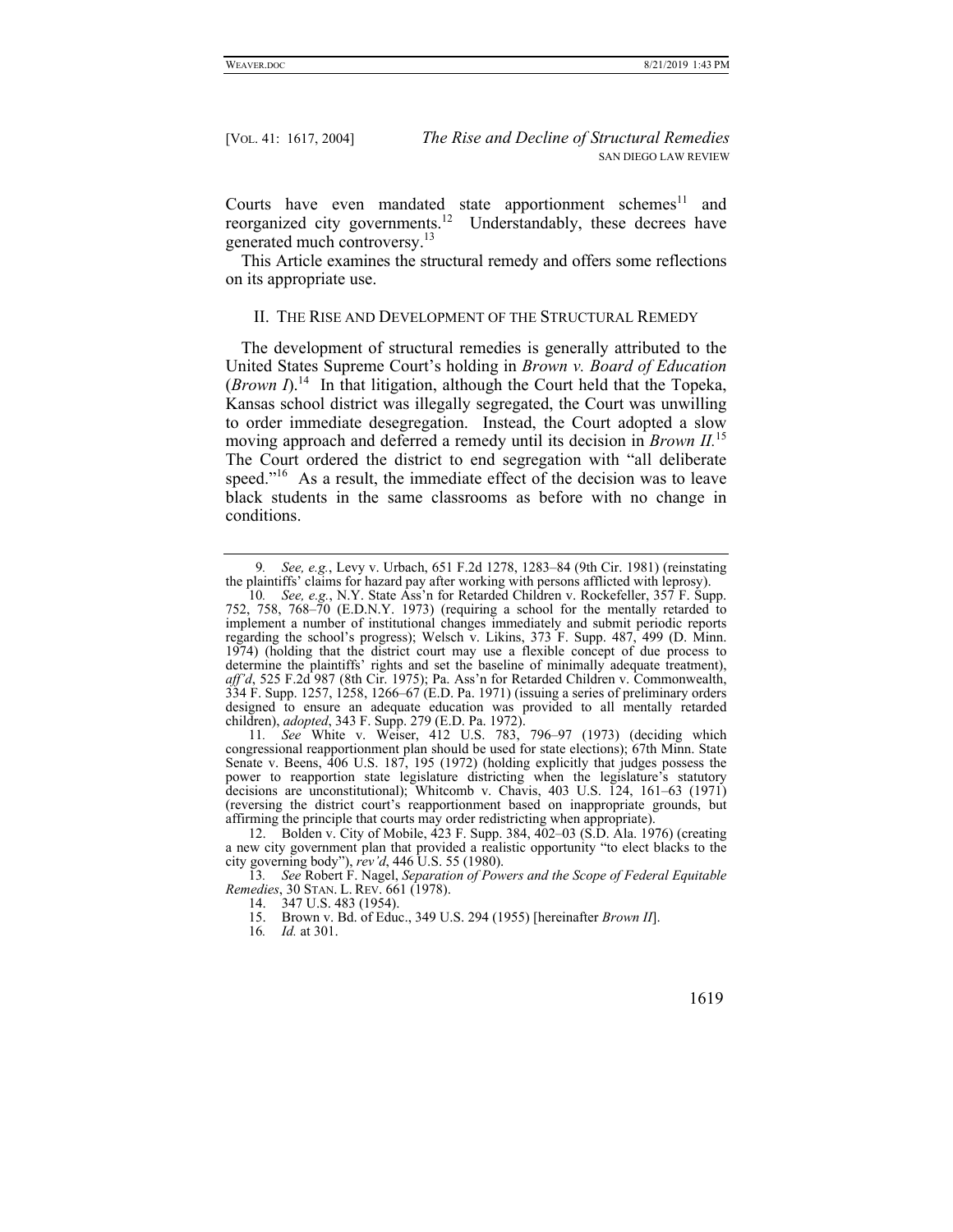Many believe that the Court had no choice but to go slow in *Brown*. Had the Court ordered an immediate end to segregation, it would have encountered massive resistance<sup>17</sup> and might have encouraged white flight, leading to the closing of public schools throughout the South.<sup>18</sup> For an institution like the United States Supreme Court, dependent as it is on public respect as well as on the willingness of public officials to follow its decisions, such consequences might have been devastating. Accordingly, in *Brown II*, the Court played for time and did nothing to enforce *Brown II*'s "all deliberate speed" mandates for many years. Even as late as the mid-1960s, many black children were still attending segregated schools.<sup>19</sup>

*Swann v. Charlotte-Mecklenburg Board of Education*20 signaled an end to the Court's go slow approach. In *Swann*, although the trial court allowed school officials to submit three separate and distinct desegregation plans, the trial court rejected all three plans as constitutionally inadequate. In frustration, the trial court decided to desegregate the school system itself, based on the advice of an outside consultant. In the decade that followed, the federal courts entered structural orders in a number of school desegregation cases.<sup>21</sup> Some of the orders were sweeping in

 . . . [The decision] also encouraged Southern public officials to claim that they were performing their legal duties whenever they refused to integrate facilities because there was a threat of violence.

 18. See Lino A. Graglia, *The* Brown *Cases Revisited: Where Are They Now?*, 1 BENCHMARK 23, 27 (Mar.–Apr. 1984):

There can be little doubt that if the Court had ordered the end of segregation in 1954 or 1955 the result would have been the closing of public schools in much of the South, about which the Court could have done nothing. The principal impact would have been on poor blacks, and *Brown* could have come to be seen as a blunder and symbol of judicial impotence.

19*. See* JESSE H. CHOPER ET AL., CONSTITUTIONAL RIGHTS AND LIBERTIES 1124 (9th ed. 2001) ("[O]nly 2.14% of black students in the eleven 'southern states' attended schools in which they were not the racial majority.").

20. 402 U.S. 1 (1971).

21*. See, e.g.*, Missouri v. Jenkins, 515 U.S. 70, 78–80 (1995) (explaining the district court's complex remedial plan's considerable expenses and difficult goals); Columbus Bd. of Educ. v. Penick, 443 U.S. 449, 453, 455 (1979) (enjoining the school district from continued discriminatory practices); Milliken v. Bradley, 418 U.S. 717, 739 (1974) (explaining the district court's order designed to include areas of predominantly white population within the school district to end substantial racial segregation), *aff'd*,

<sup>17</sup>*. See* MORTON J. HORWITZ, THE WARREN COURT AND THE PURSUIT OF JUSTICE 29–30 (1998):

The Supreme Court's decision in *Brown* II reflected the justices' understanding that they were initiating a social revolution. The Court feared that because deeply entrenched Southern attitudes and institutions were completely unprepared for immediate desegregation, anything more than a gradualist approach would inevitably lead to violence. As it turned out, [the Court's approach] probably encouraged violence by allowing enough time for opposition to desegregation to build while holding out hope that the decision could be reversed. . . .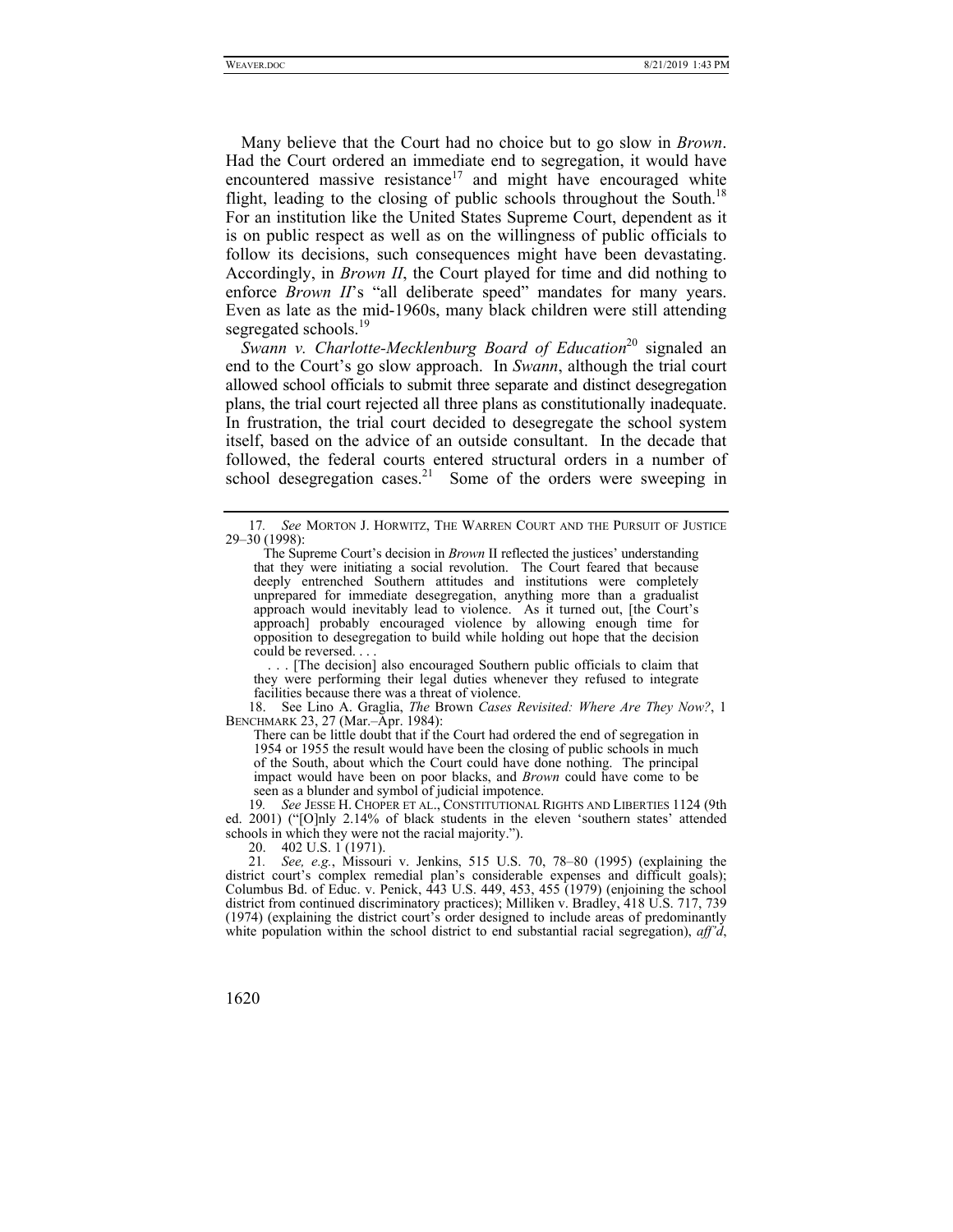scope. As one commentator noted, the school desegregation decrees fundamentally remade American schools in virtually every way:

 *Brown* was said to require nothing less than the transformation of "dual school systems" into "unitary, nonracial school systems," and that entailed thoroughgoing organizational reform. It required new procedures for the assignment of students; new criteria for the construction of schools; reassignment of faculty; revision of the transportation systems to accommodate new routes and new distances; reallocation of resources among schools and among new activities; curriculum modification; increased appropriations; revision of interscholastic sports schedules; new information systems for monitoring the performance of the organization; and more. In time it was understood that desegregation was a total transformational process in which the judge undertook the reconstruction of an ongoing social institution.22

Following *Brown* and the other school desegregation cases, orders of similar scope were entered in the prison cases. For example, in *Hutto v. Finney*, 23 the federal courts were confronted by an Arkansas prison system that they described as "a dark and evil world completely alien to the free world."<sup>24</sup> Although many of the system's facilities were overcrowded, the prison system continued to receive large numbers of prisoners (one facility was deemed to be overcrowded with 1000 prisoners, but was gradually allowed to increase to 1500 prisoners). Prisoners were often subjected to punishments, including "punitive isolation," that the Court described as "cruel, unusual, and unpredictable."<sup>25</sup> The prison's punitive isolation system placed four to eleven inmates per cell in 8' x 10' cells containing only water and a toilet that could only be flushed from outside the cell. At night, the prisoners were given mattresses to place on the floor. However, even though some prisoners had infectious diseases (e.g., hepatitis and venereal disease), the mattresses were stored together in piles during the day and returned randomly to prisoners at night. Punitive isolation prisoners received only 1000 calories a day consisting of "grue" which the Court described as "a substance created by mashing meat, potatoes, oleo, syrup, vegetables, eggs, and seasoning into a paste and baking the mixture in a

<sup>25</sup>*. Id.* at 682.



<sup>433</sup> U.S. 267 (1977); Keyes v. Sch. Dist., 413 U.S. 189, 194 (1973) (explaining the district court's enforcement of a remedial plan to end segregation in the school district). 22. Owen M. Fiss, *Foreword: The Forms of Justice*, 93 HARV. L. REV. 1, 2–3

<sup>(1979).</sup> 

 <sup>23. 437</sup> U.S. 678 (1978).

<sup>24</sup>*. Id.* at 681 (quoting Holt v. Sarver, 309 F. Supp. 362, 381 (E.D. Ark. 1970)).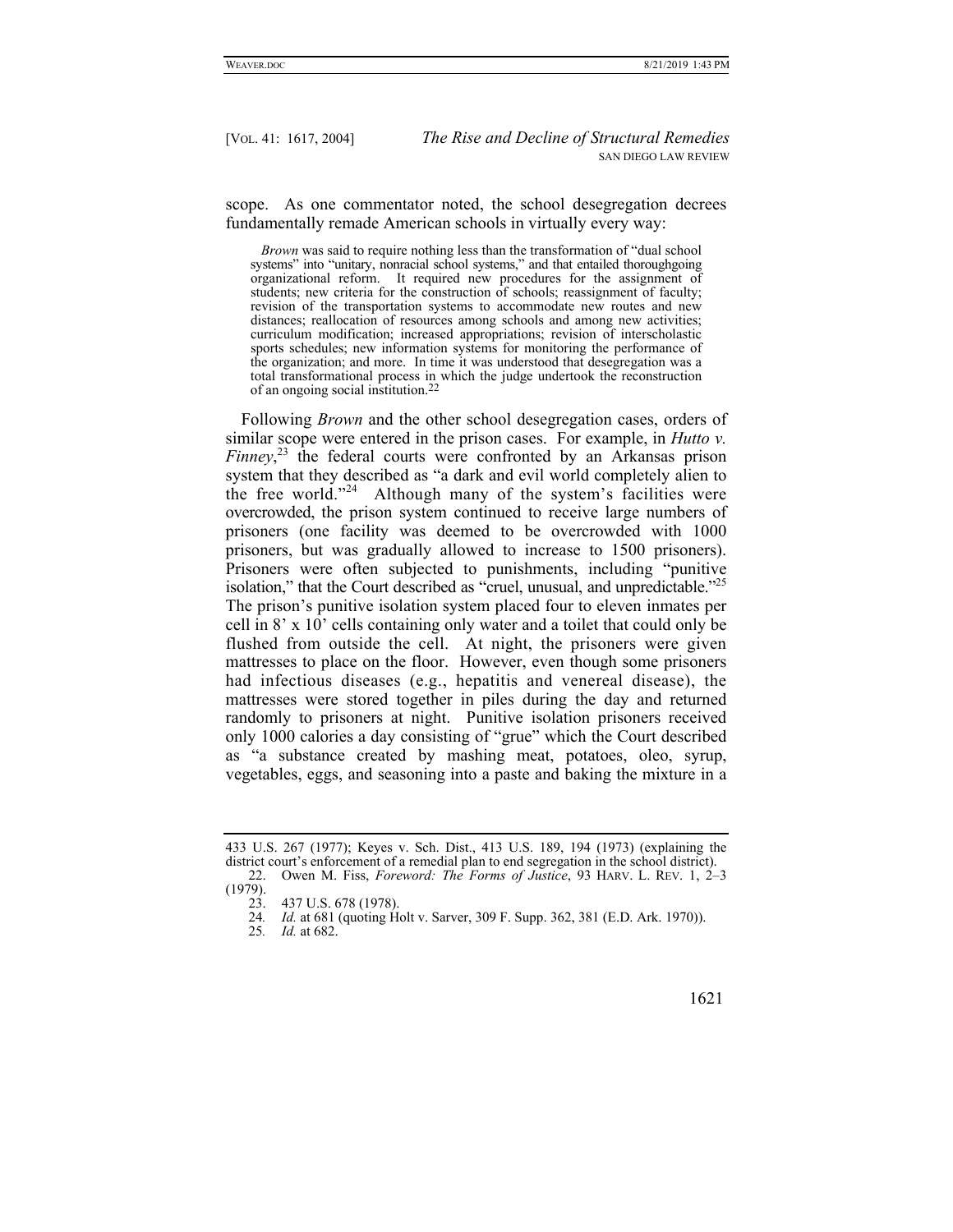pan."26 Because punitive isolation prisoners were the most antisocial, jail guards frequently used nightsticks and mace to maintain control.<sup>27</sup> Some prisoners remained in isolation for months on end.<sup>28</sup>

In response to these conditions, the trial court imposed a number of restrictions on the Arkansas system: it limited the number of inmates who could be confined in each cell, required that each prisoner be given a bunk, discontinued the grue diet, and limited isolation sentences to thirty days.<sup>29</sup> The United States Supreme Court upheld the trial court order noting that Arkansas had been repeatedly notified of the constitutional violations, but failed to remedy them. In addition, the Court concluded that the trial court restrictions were directly designed to remedy the problems that the trial court identified.<sup>30</sup>

If *Swann* can be regarded as the beginning of the structural remedy, the decision in *Missouri v. Jenkins*<sup>31</sup> represents the remedy's zenith. In *Jenkins*, the trial court found that the Kansas City, Missouri school district was segregated. However, since the school district was more than 68% black, it was difficult to reassign students in ways that would create integration. Unable to sweep suburban school districts into its decree, the court decided against additional intradistrict reassignments because it feared that such transfers would drive nonminority students away and decrease stability. Instead, the court decided to improve the district's educational programs in the hope that the improvements would make the district attractive to nonminority students and thereby create "desegregative attractiveness." To this end, the Court allowed district officials to "dream" about how to improve their system, and the court then granted their dream by ordering the state to spend of vast sums of money on the district. These sums included \$220 million on quality

<sup>26</sup>*. Id.* at 683.

<sup>27</sup>*. Id.* at 684.

<sup>28</sup>*. Id.*

<sup>29</sup>*. Id.* at 685–88.

<sup>30</sup>*.* The order is supported by the interdependence of the conditions producing the violation. The vandalized cells and the atmosphere of violence were attributable, in part, to overcrowding and to deep-seated enmities growing out of months of constant daily friction. The 30-day limit will help to correct these conditions. Moreover, the limit presents little danger of interference with prison administration, for the Commissioner of Correction himself stated that prisoners should not ordinarily be held in punitive isolation for more than 14 days. Finally, the exercise of discretion in this case is entitled to special deference because of the trial judge's years of experience with the problem at hand and his recognition of the limits on a federal court's authority in a case of this kind. Like the Court of Appeals, we find no error in the inclusion of a 30 day limitation on sentences to punitive isolation as a part of the District Court's comprehensive remedy.

*Id.* at 688.

 <sup>31. 515</sup> U.S. 70 (1995).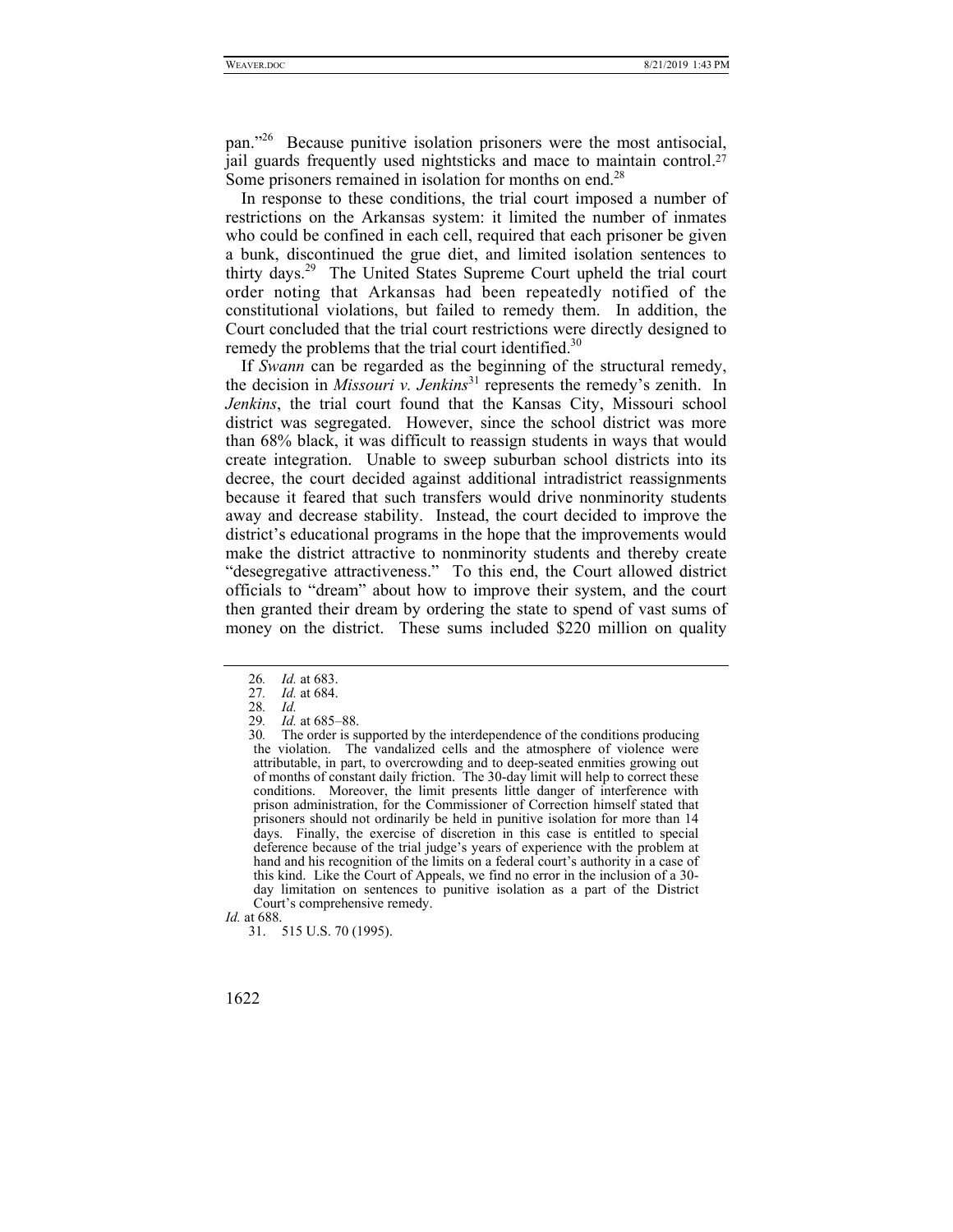education programs, \$260 million on capital improvements, and nearly \$448 million on magnet schools.<sup>32</sup>

The United States Supreme Court ultimately held that the trial court had exceeded its authority in focusing on the principle of desegregative attractiveness, as well as in requiring the state to finance the program of attractiveness. The Court noted:

 The purpose of desegregative attractiveness has been not only to remedy the systemwide reduction in student achievement, but also to attract nonminority students not presently enrolled in the KCMSD. . . . . . . .

.. But this interdistrict goal is beyond the scope of the intradistrict violation identified by the District Court. . . . [T]he District Court has devised a remedy to accomplish indirectly what it admittedly lacks the remedial authority to mandate directly: the interdistrict transfer of students. . . .

 . . . . The District Court's pursuit of "desegregative attractiveness" cannot be reconciled with our cases placing limitations on a district court's remedial authority.... [T]his rationale is not susceptible to any objective limitation.... Nor are there limits to the duration of District Court's involvement. . . .33

#### III. THE DECLINE OF STRUCTURALISM

Just as the school desegregation cases led to the rise in structuralism, they have also led to some decline in the use of that remedy. In many parts of the country, the courts have started terminating their control over local school districts and returning those districts to the control of local officials. For example, in *Oklahoma City Board of Education v.*  Dowell,<sup>34</sup> the Court held that the Oklahoma City school district should be released from a desegregation decree. Likewise, in *Freeman v. Pitts*, the Court granted a Georgia school district local control.<sup>35</sup>

In terminating the school desegregation decrees, the Court has emphasized the importance of returning control over school districts to local officials and the need for judicial intervention to be of limited duration. As the Court stated in *Jenkins*, "local autonomy of school districts is a vital national tradition, . . . [and] a district court must strive to restore state and local authorities to the control of a school system

34. 498 U.S. 237 (1991).

 <sup>35. 503</sup> U.S. 467, 471 (1992).



<sup>32</sup>*. Id.* at 76–78.

<sup>33</sup>*. Id.* at 91–100.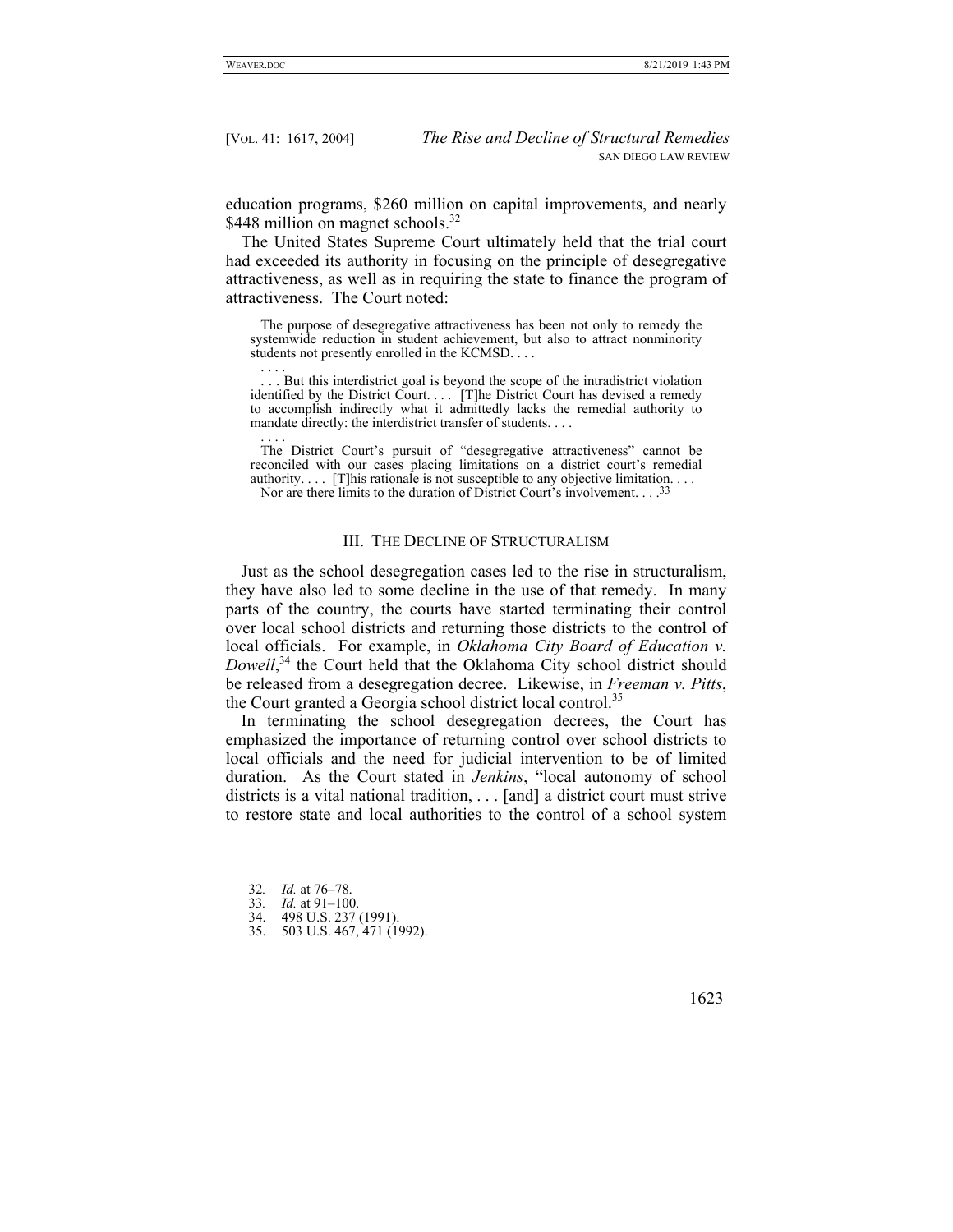operating in compliance with the Constitution."36 The Court sounded similar themes in *Freeman v. Pitts*, 37 noting that once desegregation has been implemented, the impetus and need for structural decrees diminishes.

In addition, the Court has begun to place limits on the availability of structural remedies in the first place. The need for limitations became quickly evident after *Swann* as plaintiffs began seeking structural remedies in a diverse array of cases. In *O'Shea v. Littleton*, respondents—black citizens who had been advocating for equality in employment, housing, education, and participation in governmental decisionmaking—began an economic boycott of local merchants opposed to equality.38 Respondents claimed that the county magistrate and judge had singled them out for harsh treatment because of their advocacy as well as because of the boycott. Specifically, respondents alleged that the judge and magistrate discriminated against petitioners by setting higher bond requirements and jury fees in criminal cases, and by imposing higher criminal sentences. Respondents sought an injunction prohibiting the discrimination.<sup>39</sup>

In *O'Shea*, the Court concluded that respondents were not entitled to relief. *Inter alia*, the Court held that none of the respondents could satisfy the Article III case or controversy requirement. The Court concluded that those who had been subjected to the alleged practices in the past could not show a case or controversy because "[p]ast exposure to illegal conduct does not in itself show a present case or controversy regarding injunctive relief, however, if unaccompanied by any continuing, present adverse effects."<sup>40</sup> The Court found no continuing effects because none of the petitioners were then serving an allegedly illegal sentence or awaiting trial. As to those who had been unlawfully convicted and were serving illegal sentences, the Court concluded that judicial intervention was inappropriate because "the complaint would inappropriately be seeking relief from or modification of current, existing custody."<sup>41</sup> As to those that were then subject to criminal proceedings, the Court found that federal intervention was inappropriate under the Court's prior decision in *Younger v. Harris.*<sup>42</sup> *Younger* announced federalism principles which suggested that federal courts should not enjoin pending state court criminal proceedings because

<sup>42</sup>*. Id.* at 496–97.



<sup>36. 515</sup> U.S. 70, 99 (1995).<br>37. 503 U.S. at 489.

<sup>37. 503</sup> U.S. at 489.<br>38. O'Shea v. Little

 <sup>38.</sup> O'Shea v. Littleton, 414 U.S. 488, 490–91 (1974).

<sup>39</sup>*. Id.* at 491–92.

<sup>40</sup>*. Id.* at 495–96.

<sup>41</sup>*. Id.* at 496.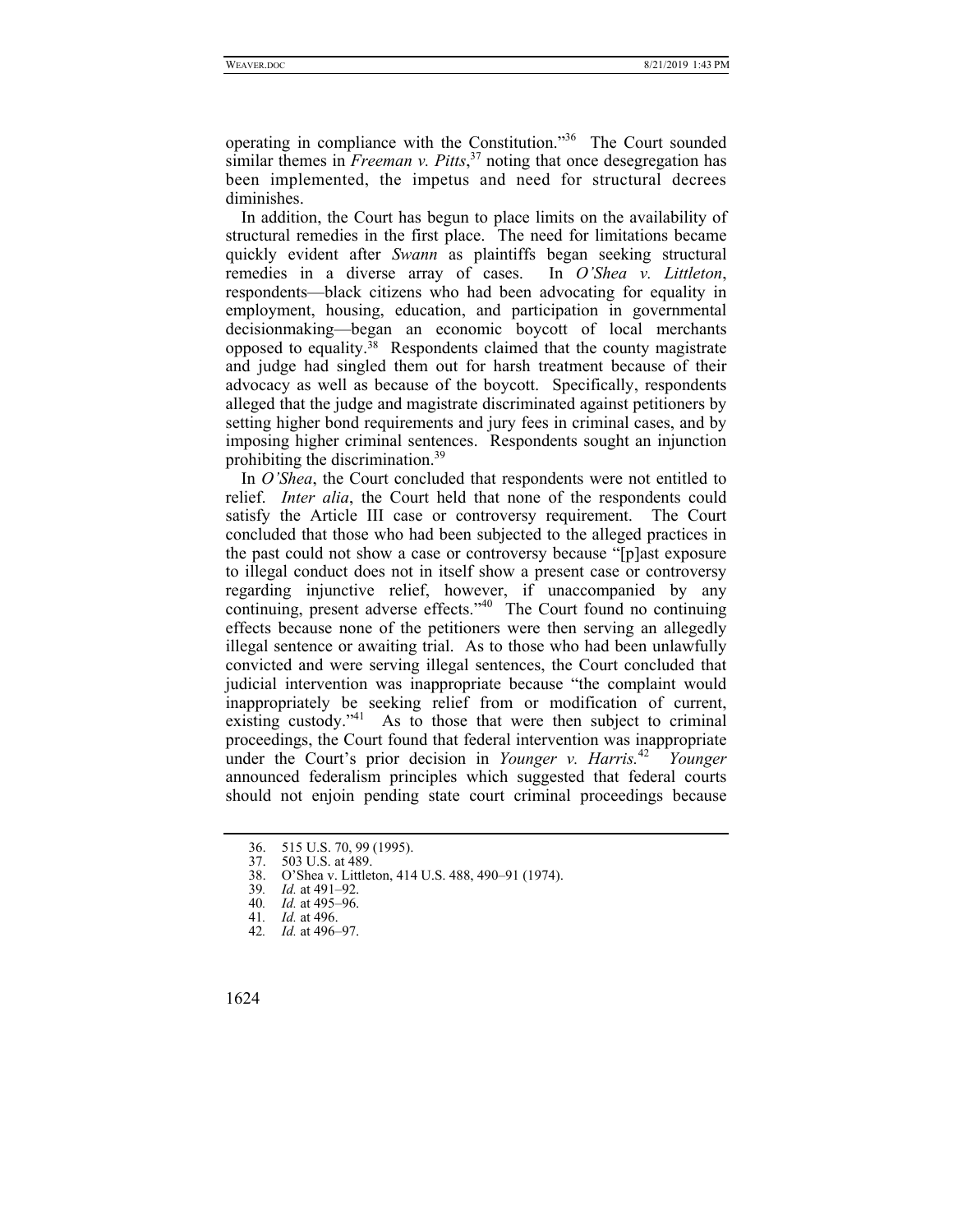plaintiffs have an adequate remedy at law under state law (they can raise their constitutional claims in the state proceedings), and federal courts should show respect for state officials and state proceedings.<sup>43</sup>

The *O'Shea* Court did recognize that respondents might be arrested again, and therefore might be again subject to the illegal practices. However, the Court found this possibility insufficient to justify judicial intervention, noting that there was no allegation that any Illinois law was unconstitutional on its face. As a result, the Court found that the alleged injury was not sufficiently real and immediate since the Court was unwilling to "anticipate whether and when these respondents will be charged with crime and will be made to appear before either petitioner takes us into the area of speculation and conjecture."44 Moreover, the Court emphasized that federalism principles militated against judicial intervention,45 and that respondents would have numerous judicial remedies available to them.<sup>46</sup>

 . . . Apparently the order would contemplate interruption of state proceedings to adjudicate assertions of noncompliance by petitioners. This seems to us nothing less than an ongoing federal audit of state criminal proceedings which would indirectly accomplish the kind of interference that *Younger v. Harris* . . . and related cases sought to prevent. . . .

... An injunction of the type contemplated by respondents and the Court of Appeals would disrupt the normal course of proceedings in the state courts via resort to the federal suit for determination of the claim *ab initio*, just as would the request for injunctive relief from an ongoing state prosecution against the federal plaintiff which was found to be unwarranted in *Younger*.

*Id.* at 499–501.

 <sup>43.</sup> Younger v. Harris, 401 U.S. 37, 44–45 (1971).

<sup>44</sup>*. O'Shea*, 414 U.S. at 497.

The Court has recently reaffirmed the "basic doctrine of equity jurisprudence" that courts of equity should not act, and particularly should not act to restrain a criminal prosecution, when the moving party has an adequate remedy at law and will not suffer irreparable injury if denied equitable relief." [Younger v. Harris, 401 U.S. 37, 43–44 (1971).] Additionally, recognition of the need for a proper balance in the concurrent operation of federal and state courts counsels restraint against the issuance of injunctions against state officers engaged in the administration of the State's criminal laws in the absence of a showing of irreparable injury which is "'both great and immediate.'" [*Id.* at 46.]

<sup>46</sup>*.* And if any of the respondents are ever prosecuted and face trial, or if they are illegally sentenced, there are available state and federal procedures which could provide relief from the wrongful conduct alleged. Open to a victim of the discriminatory practices asserted under state law are the right to a substitution of judge or a change of venue, Ill. Rev. Stat., c. 38, §§ 114–5, 114–6 (1971), review on direct appeal or on postconviction collateral review, and the opportunity to demonstrate that the conduct of these judicial officers is so prejudicial to the administration of justice that available disciplinary proceedings, including the possibility of suspension or removal, are warranted.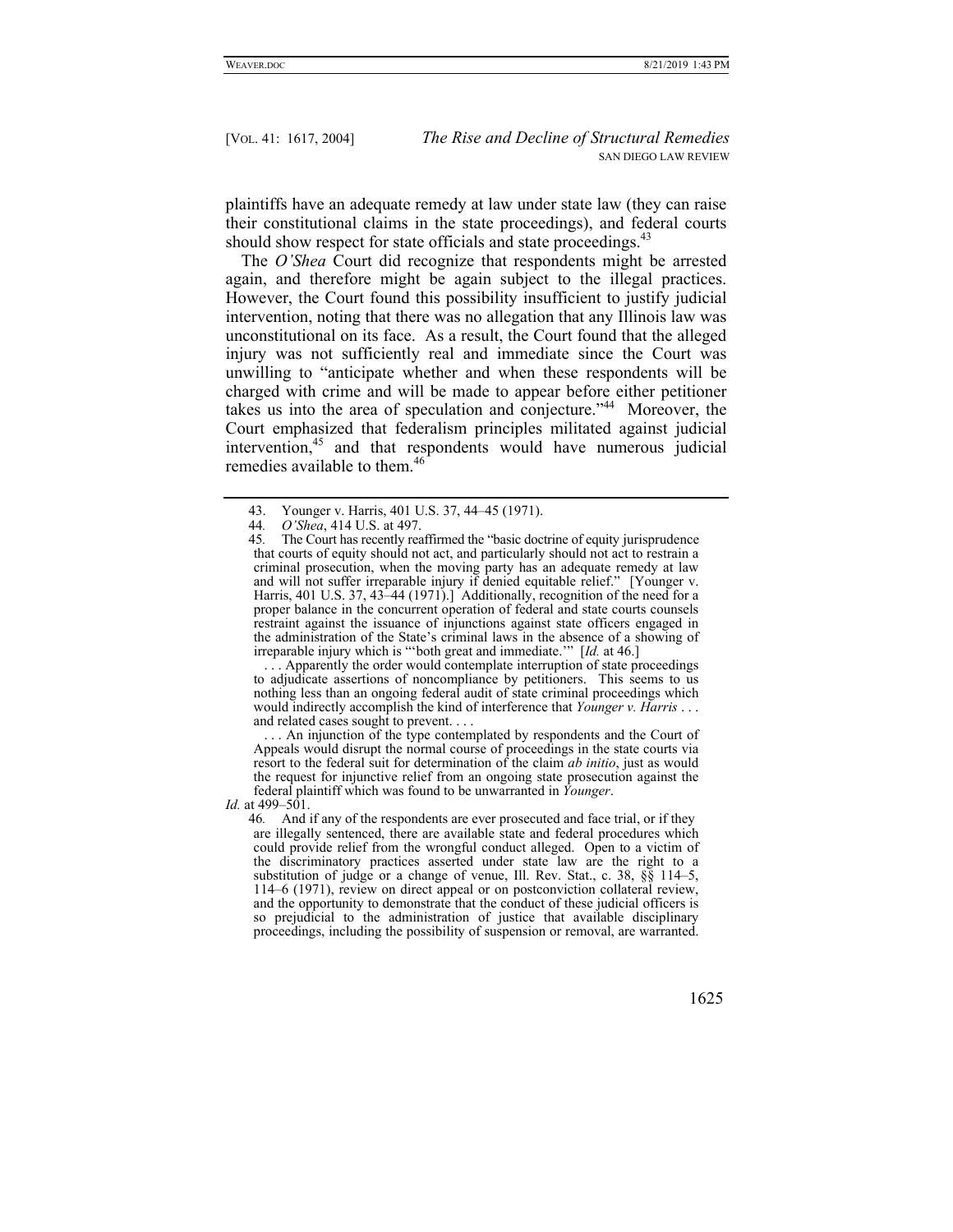*O'Shea* was followed by the holding in *Rizzo v. Goode*. 47 In *Rizzo*, respondents sued a city, its mayor, and other police officials claiming civil rights violations and seeking sweeping relief, including the appointment of a receiver to supervise the police department and civilian review of police activity. The trial court entered an extensive order imposing procedures for the handling of complaints against the police (requiring ready availability of complaint forms, a screening procedure for eliminating frivolous complaints, prompt and adequate investigation of complaints, adjudication of nonfrivolous complaints by an impartial individual or body using fair procedures, and prompt notification to the parties regarding the outcome), mandating the revision of police recruit manuals and rules of procedure, and requiring the maintenance of statistical records and summaries designed to allow the court to determine how the revised complaint process was working.<sup>48</sup>

In entering the order, the trial court recognized that respondents had no constitutional right to improved police procedures for handling civilian complaints, but the court imposed the order nonetheless because violations of constitutional rights had occurred in "unacceptably high" numbers and were likely to continue to occur absent judicial intervention.<sup>49</sup> The trial court found that, in the absence of changed disciplinary procedures, unconstitutional incidents were likely to continue to occur, not necessarily with respect to the respondents, but as to other members of the classes they represented. $50$ 

*Id.* at 365, 369–70 (quoting the district court opinion).

Ill. Const., Art. VI, § 15(e). In appropriate circumstances, moreover, federal habeas relief would undoubtedly be available. *Id.* at 502.

 <sup>47. 423</sup> U.S. 362, 372 (1976).

<sup>48</sup>*.* (1) Appropriate revision of police manuals and rules of procedure spelling out in some detail, in simple language, the 'dos and don'ts' of permissible conduct in dealing with civilians (for example, manifestations of racial bias, derogatory remarks, offensive language, etc.; unnecessary damage to property and other unreasonable conduct in executing search warrants; limitations on pursuit of persons charged only with summary offenses; recording and processing civilian complaints, etc.). (2) Revision of procedures for processing complaints against police, including (a) ready availability of forms for use by civilians in lodging complaints against police officers; (b) a screening procedure for eliminating frivolous complaints; (c) prompt and adequate investigation of complaints; (d) adjudication of nonfrivolous complaints by an impartial individual or body, insulated so far as practicable from chain of command pressures, with a fair opportunity afforded the complainant to present his complaint, and to the police officer to present his defense; and (3) prompt notification to the concerned parties, informing them of the outcome.

 <sup>49.</sup> Council of Orgs. on Phila. Police Accountability and Responsibility v. Rizzo, 357 F. Supp. 1289, 1321 (E.D. Pa. 1973), *aff'd in part*, Goode v. Rizzo, 506 F.2d 542 (3d Cir. 1974), *rev'd*, 423 U.S. 362 (1976).

<sup>50</sup>*. Id.*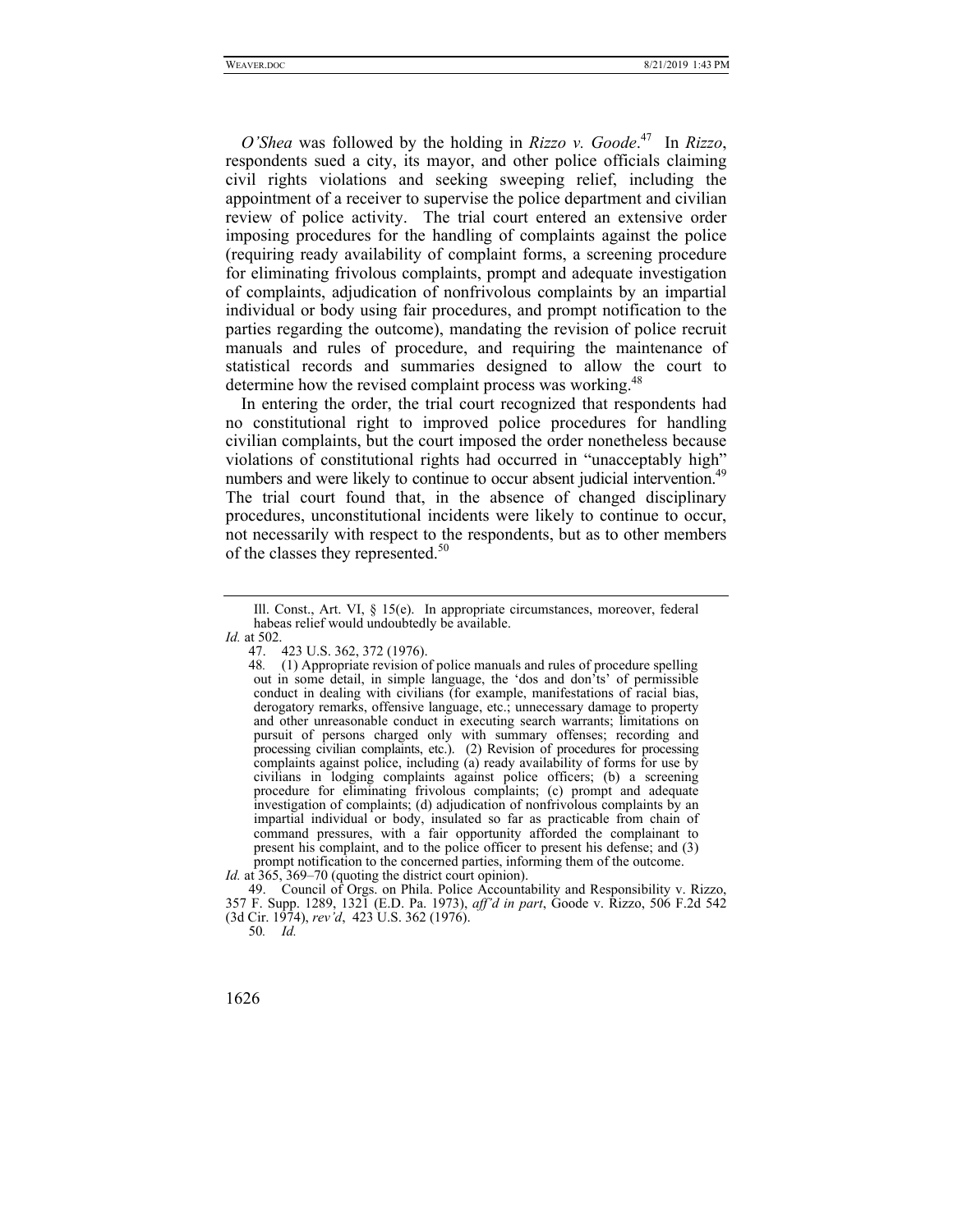In striking down the trial court's order, the United States Supreme Court invoked justiciability concepts and federalism principles. Relying on *O'Shea*, the Court questioned whether respondents could show a "real and immediate" injury because the claim depended "not upon what the named petitioners might do to them in the future $[,] \ldots$  but upon what one of a small, unnamed minority of policemen might do to them in the future because of that unknown policeman's perception of departmental disciplinary procedures."<sup>51</sup> The Court found the connection too speculative.

The Court also rejected the trial court's conclusion that relief was appropriate based on the United States Supreme Court's prior holdings in *Brown* and *Swann*. 52 The trial court placed great weight on the fact that plaintiffs (respondents) showed that there was an "unacceptably high" number of incidents of constitutional dimension (around twenty listed incidents in a city of three million inhabitants, with 7500 policemen).53 The Court rejected the analogy to *Swann* noting that the segregation imposed by law in that case had been implemented by state authorities for varying periods of time, and the administrators and school board members, against whom relief was sought, had been found by their own conduct in the administration of the school system to have violated constitutional rights. In *Rizzo*, the Court found that those defendants against whom injunctive relief was directed had not deprived the respondent classes of any rights secured under the Constitution. Having found that the officials had committed no constitutional violation, the Court concluded that equitable relief was inappropriate.<sup>54</sup>

In *Rizzo*, respondents also argued that the people have the "'right' to be protected from unconstitutional exercises of police power," which justifies equitable intervention.<sup>55</sup> In other words, or so they argued, the courts should fashion "prophylactic procedures" that would minimize police misconduct.<sup>56</sup> The Court disagreed, noting that "the nature of the violation determines the scope of the remedy," and that federalism principles militate against structural relief.<sup>57</sup> "Where, as here, the exercise of authority by state officials is attacked, federal courts must be constantly mindful of the 'special delicacy of the adjustment to be

<sup>51</sup>*. Rizzo*, 423 U.S. at 372–73.

<sup>52</sup>*. Id.* at 377.

<sup>53</sup>*. Id.* at 373.

<sup>54</sup>*. Id.* at 377.

<sup>55</sup>*. Id.* at 377–78.

<sup>56</sup>*. Id.* at 378.

<sup>57</sup>*. Id.*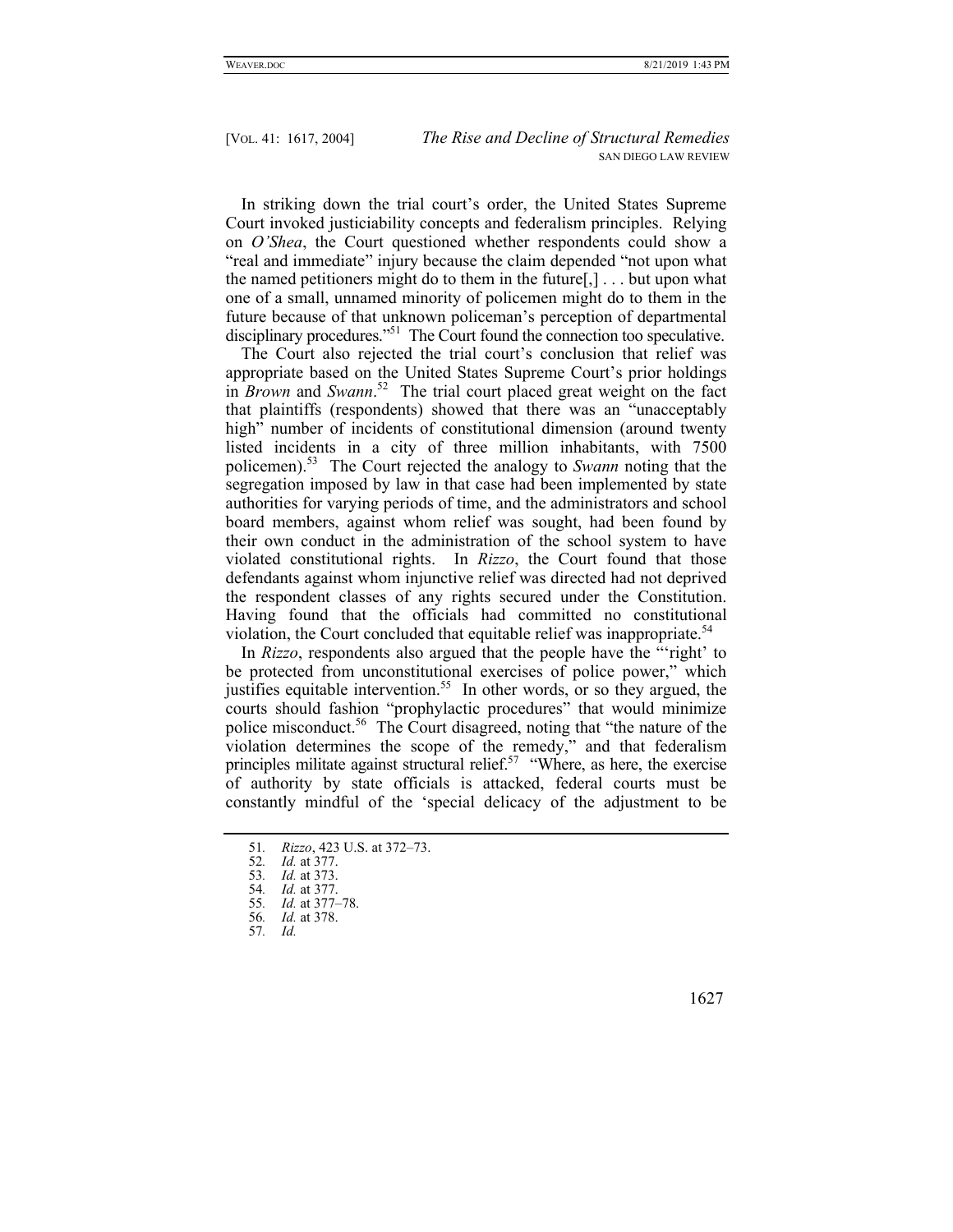preserved between federal equitable power and State administration of its own law.'"58 The Court concluded that a state should be "granted the widest latitude in the 'dispatch of its own internal affairs."<sup>59</sup> The Court also concluded that the trial court's decision to revamp the department's internal procedures "was indisputably a sharp limitation on the department's 'latitude in the 'dispatch of its own internal affairs.''<sup>560</sup> In addition, federal courts are required to be sensitive to the functioning of state and local agencies.<sup>61</sup>

## IV. REFLECTIONS ON STRUCTURALISM

In a short paper such as this, it is difficult to provide a comprehensive evaluation of the structural remedy. For a more thorough evaluation, the reader is referred to the many articles on the subject.<sup>62</sup> However, a number of observations are in order regarding the availability and use of structural remedies over the last five decades.

First, courts can and should be reluctant to enter structural injunctions. Structural remedies inevitably involve judges in performing nonjudicial functions beyond the scope of their expertise and, sometimes, beyond their assigned role. $63$  Courts have involved themselves to a staggering degree, especially in the desegregation cases. As one commentator noted, under structural decrees, courts have "exercised traditionally

62*. See generally* Abram Chayes, *The Role of the Judge in Public Law Litigation*, 89 HARV. L. REV. 1281 (1976); Colin S. Diver, *The Judge as Political Powerbroker: Superintending Structural Change in Public Institutions*, 65 VA. L. REV. 43 (1979); Theodore Eisenberg & Stephen C. Yeazell, *The Ordinary and the Extraordinary in Institutional Litigation*, 93 HARV. L. REV. 465 (1980); Fiss, *supra* note 22; Gerald E. Frug, *The Judicial Power of the Purse*, 126 U. PA. L. REV. 715 (1978); Robert D. Goldstein, *A* Swann *Song for Remedies: Equitable Relief in the Burger Court*, 13 HARV. C.R.-C.L. L. REV. 1 (1978); Donald L. Horowitz, *Decreeing Organizational Change: Judicial Supervision of Public Institutions*, 1983 DUKE L.J. 1265; Paul J. Mishkin, *Federal Courts as State Reformers*, 35 WASH. & LEE L. REV. 949 (1978); Nagel, *supra* note 13; David Rudenstine, *Institutional Injunctions*, 4 CARDOZO L. REV. 611 (1983).

63*. See* Nagel, *supra* note 13, at 662.

<sup>58</sup>*. Id.* (quoting Stefanelli v. Minard, 342 U.S. 117, 120 (1951)).

<sup>59</sup>*. Id.* at 378–79 (quoting Cafeteria & Rest. Workers Union v. McElroy, 367 U.S.

<sup>886, 896 (1961)).</sup> 

<sup>60</sup>*. Id.* at 379 (citations omitted).

<sup>61</sup>*.* Thus the principles of federalism which play such an important part in governing the relationship between federal courts and state governments, though initially expounded and perhaps entitled to their greatest weight in cases where it was sought to enjoin a criminal prosecution in progress, have not been limited either to that situation or indeed to a criminal proceeding itself. We think these principles likewise have applicability where injunctive relief is sought, not against the judicial branch of the state government, but against those in charge of an executive branch of an agency of state or local governments such as petitioners here.

*Id.* at 380.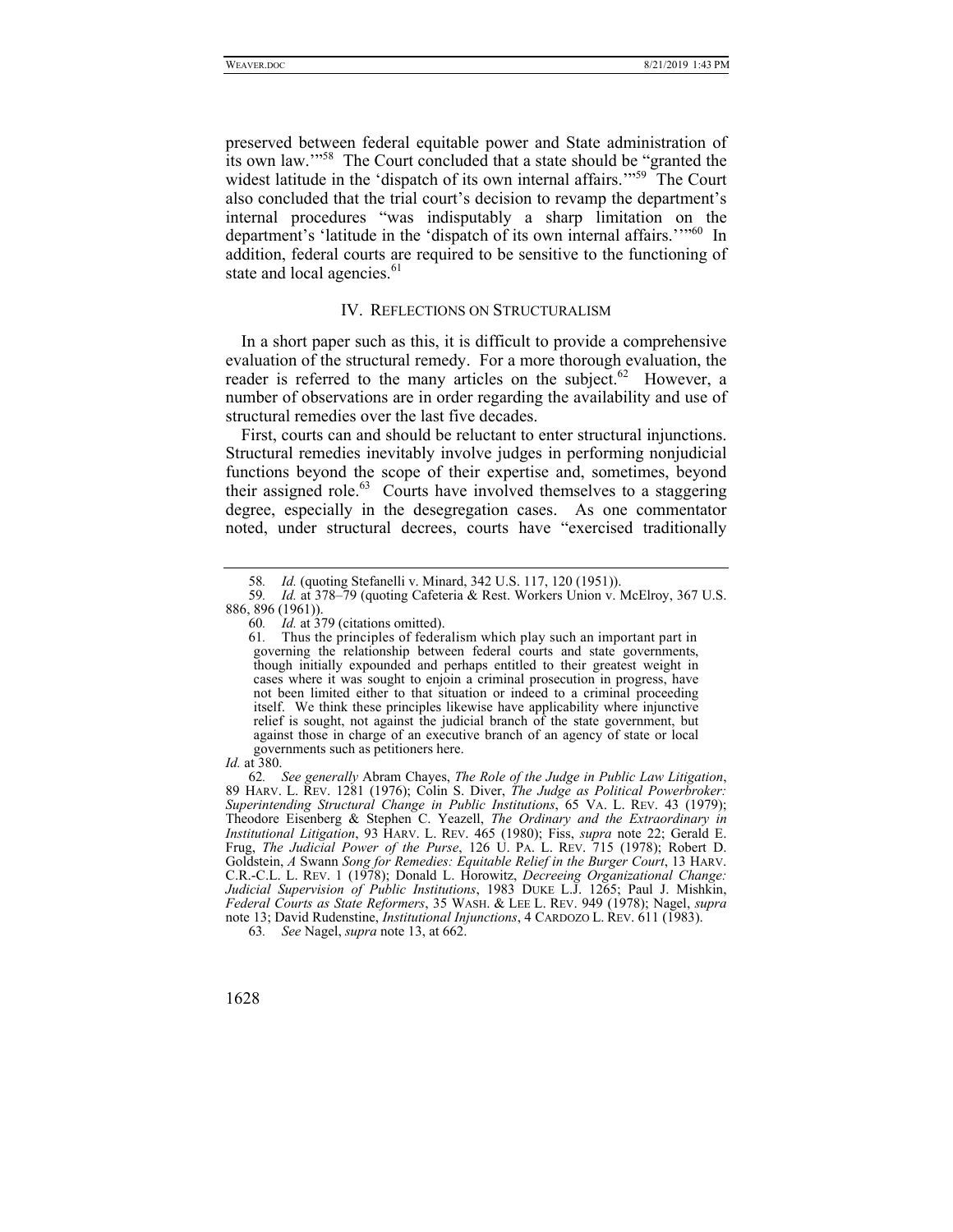executive functions by appointing executive and quasi-executive officers responsible to the judiciary and by determining administrative processes in elaborately detailed decrees."64 In addition, courts "have exercised legislative functions by setting policy standards for the operation of state and federal programs, including the setting of budgetary requirements.<sup>"65</sup>

Many scholars believe that judges are no better suited to exercise multiple powers (i.e., legislative, executive, and judicial) than any other branch. Indeed, as James Madison argued, "if the judicial power were joined with the legislative and executive powers, judges 'might behave with all the violence of an *oppressor*."<sup>66</sup> There is much wisdom in these arguments.

Second, as a general rule, structural remedies should be used only as a last resort. At the federal level, the United States Constitution divides powers between three separate and relatively distinct branches of government. The Constitution also provides for an allocation of powers between the federal government and state governments, and gives the states a legitimate and important role. As one commentator noted, "the language of the 10th amendment strongly implies that the states are protected from the judicial exercise of legislative or executive powers."<sup>67</sup> As a result, local school officials, rather than courts, are charged with responsibility for running local schools. Likewise, prison officials are charged with running prisons. Courts are obligated to respect this allocation of responsibilities.

Third, even if the federal courts show restraint, structural remedies will sometimes be necessary and appropriate. In both *Swann* and *Hutto*, although the courts found serious constitutional violations, state and local officials did nothing to correct them. *Brown* and the school desegregation cases arose during a period of hostility to school desegregation. Had the courts not imposed structural remedies, it is unlikely that desegregation would have occurred. Indeed, although

 <sup>67.</sup> Nagel, *supra* note 13, at 667. Nagel went on to state that the need for restraint is especially appropriate when the federal judiciary acts against state governments: "The substitution of government by the federal judiciary for local self-government involves dangerous disproportionality; it sacrifices fundamental democratic values in order to vindicate particular constitutional rights. Specific rights of specific plaintiffs are secured by autocratic mechanisms of broad impact." *Id.* at 664.



<sup>64</sup>*. Id*.

<sup>65</sup>*. Id.*

<sup>66</sup>*. Id.* at 663 (quoting THE FEDERALIST NO. 47, at 326 (James Madison) (J. Cooke ed., 1961)).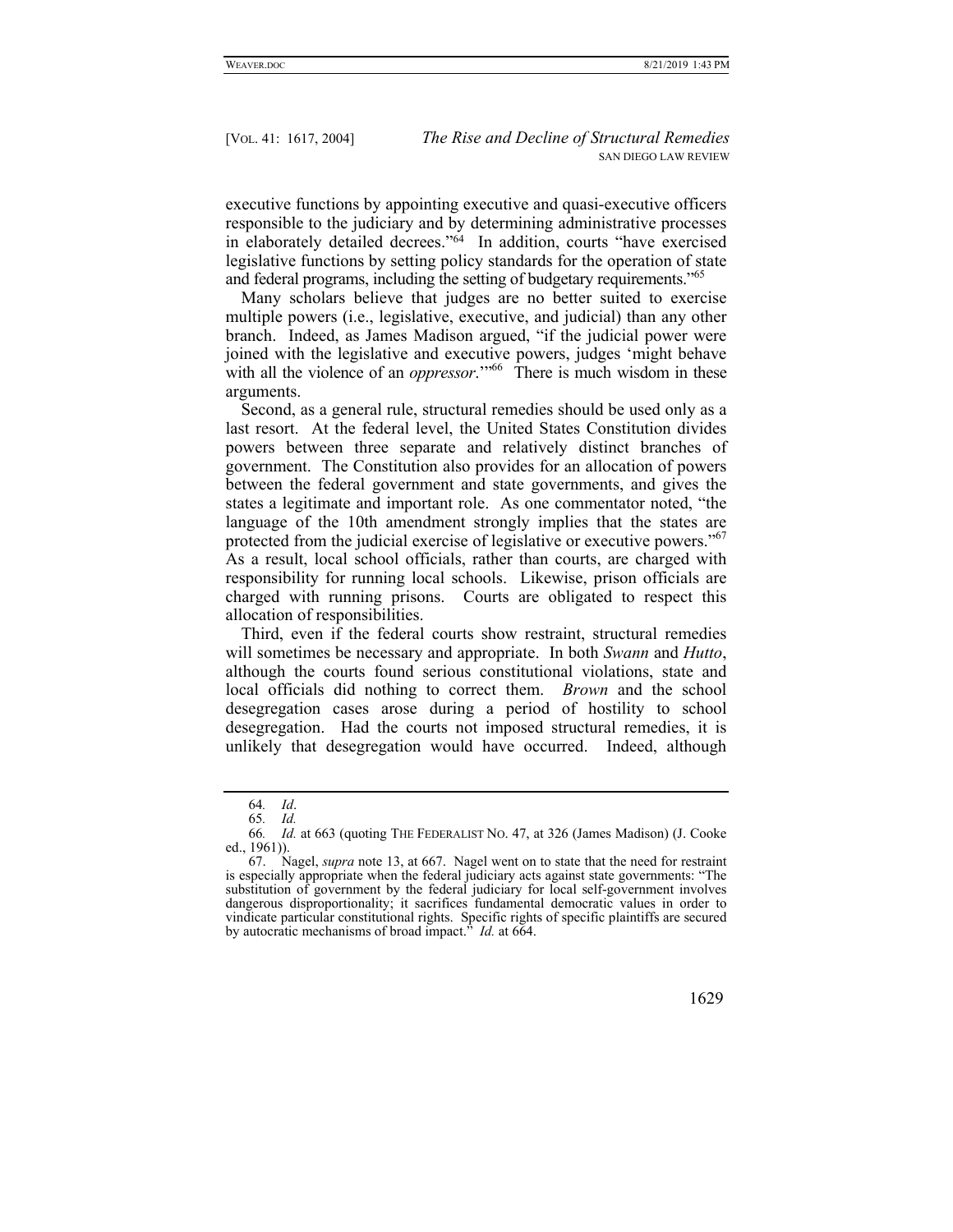*Brown II* ordered schools to desegregate "with all deliberate speed." most school districts did little or nothing to desegregate. In *Swann*, which was decided sixteen years after *Brown II*, the Court still found significant resistance to desegregation. The trial judge gave the Charlotte-Mecklenburg school district three different opportunities to submit desegregation plans, but it never submitted an acceptable plan. In frustration, the trial court appointed an outside expert to create the plan. Ultimately, the United States Supreme Court upheld this approach, noting that "[i]f school authorities fail in their affirmative obligations [to desegregate,] judicial authority may be invoked."<sup>68</sup>

The prison cases involved similar recalcitrance. In *Hutto*, the trial court began by directing the Department of Correction to "make a substantial start" toward improving conditions, and to file reports on its progress.<sup>69</sup> In addition, the trial court repeatedly gave prison administrators the opportunity to cure unconstitutional conditions.<sup>70</sup> Only after repeated failures did the trial court impose guidelines. Those guidelines focused on four major issues: "improving conditions in the isolation cells, increasing inmate safety, eliminating the barracks sleeping arrangements, and putting an end to the trusty system."71 When even these guidelines did not work, the trial court entered more specific orders discontinuing the grue diet, limiting the number of men who could be confined in a single cell, requiring that each prisoner be given a bunk, and limiting isolation to a maximum of thirty days.<sup>72</sup> Absent such specific intervention, the prison system might never have changed.

Fourth, some structural cases involve complicated questions about when courts should defer to the decisions of local governmental officials, and the courts must be respectful of all aspects of government affected by their decisions. For example, in *Jenkins*, the trial court gave local officials (a school board) the chance to develop the desegregation plan, but still showed little respect for state and local officials.73 The trial court admitted that it allowed the local school board to "dream" about the type of school district that it desired to have, and the types of changes that would be needed to implement that dream.<sup>74</sup> The trial court judge then granted the dream even though the district did not have the money to pay for the dream, and ordered state officials to come up with

 <sup>68.</sup> Swann v. Charlotte-Mecklenburg Bd. of Educ., 402 U.S. 1, 15 (1971).

 <sup>69.</sup> Hutto v. Finney, 437 U.S. 678, 683 (1978).

<sup>70</sup>*. Id.* 71*. Id.*

<sup>72</sup>*. Id.* at 684.

Missouri v. Jenkins, 515 U.S. 70 (1995).

<sup>74</sup>*. Id.* at 79.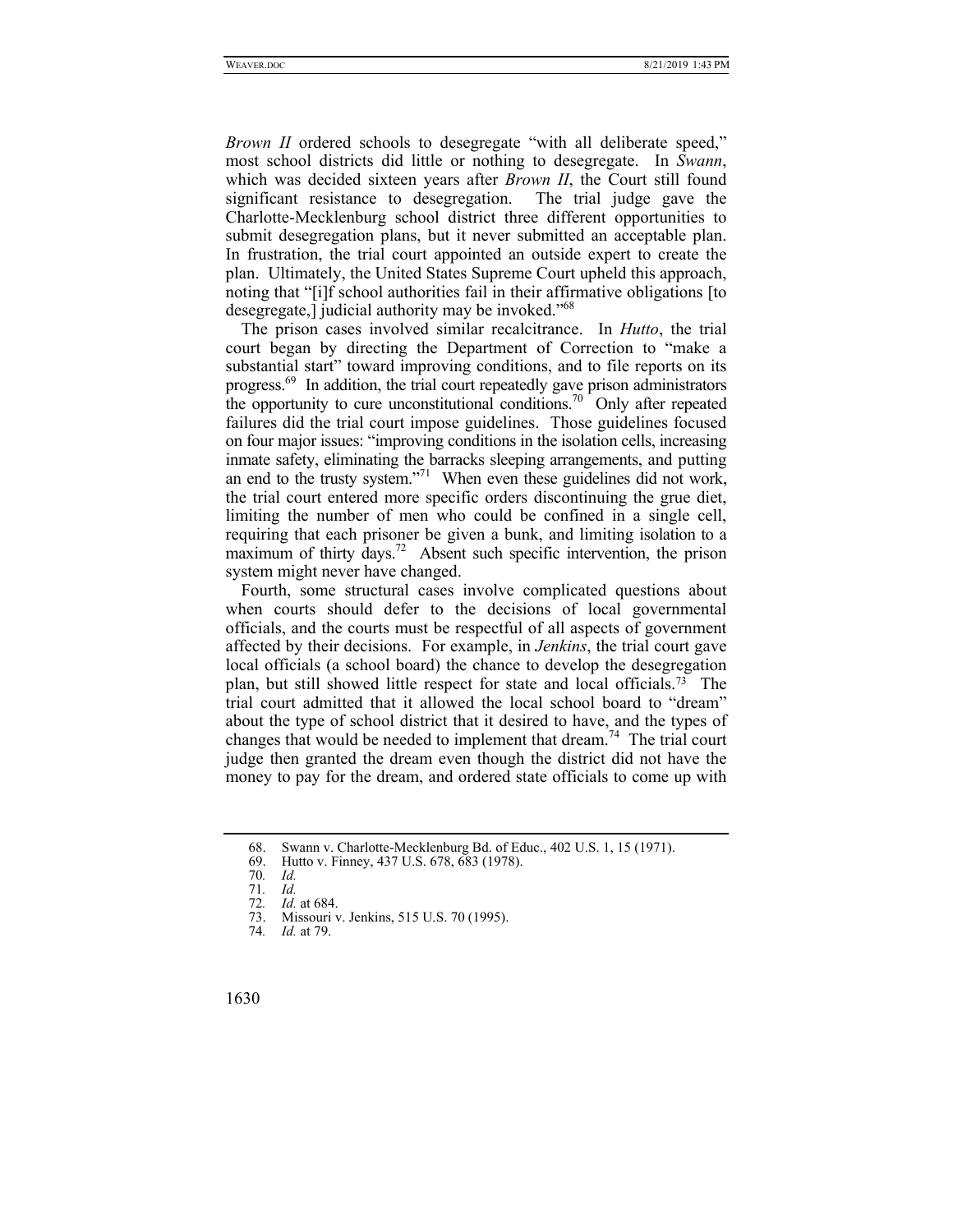the money.75 The net effect was that the Kansas City, Missouri school district received a very large infusion of funds, but many other schools that depended on state funding received budget cuts and suffered mightily to finance the dreams of Kansas City officials.<sup>76</sup> In addition, the legislature was deprived, in significant measure, of its right to decide how state funds should be allocated. The trial court's decision showed a lack of sensitivity to state budgets as well as to the need for state officials to determine how state money should be spent.

Fifth, structural remedies should be limited to correcting the constitutional violation. A court should make every effort to avoid a *Jenkins* type effort to completely rebuild a school system at another party's (the State of Missouri's) expense in pursuit of goals (e.g., "desegregative attractiveness") that bear little relationship to the constitutional injury.

Sixth, and finally, structural remedies should last no longer than necessary. As soon as they can rectify the constitutional violation, courts should return executive and legislative functions to those officials responsible for exercising them. When power rightfully rests in state and local officials, it should be returned to them as soon as possible.

### V. CONCLUSION

During the last half century, the structural remedy has had a major impact on U.S. society and has been used to effectuate sweeping changes in schools, prisons, and other institutions. But society, courts, and commentators have never been entirely comfortable with the structural remedy. Structural injunctions frequently involve courts entering decrees that involve continuing supervision problems and supervising how state and local officials (and sometimes federal officials) do their jobs. Many of these decrees were a necessary response to difficult societal problems, particularly segregation.

Even though the school desegregation cases appear to be waning, there are other areas where structural remedies remain appropriate. One of those areas is with regard to prison litigation. In general, inmates constitute a despised minority, many of whom have no say in the political process because felons are deprived of their right to vote. Moreover, taxpayers and voters often rebel against spending money on

<sup>75</sup>*. Id.* at 79–80.

<sup>76</sup>*. Id.* at 99.